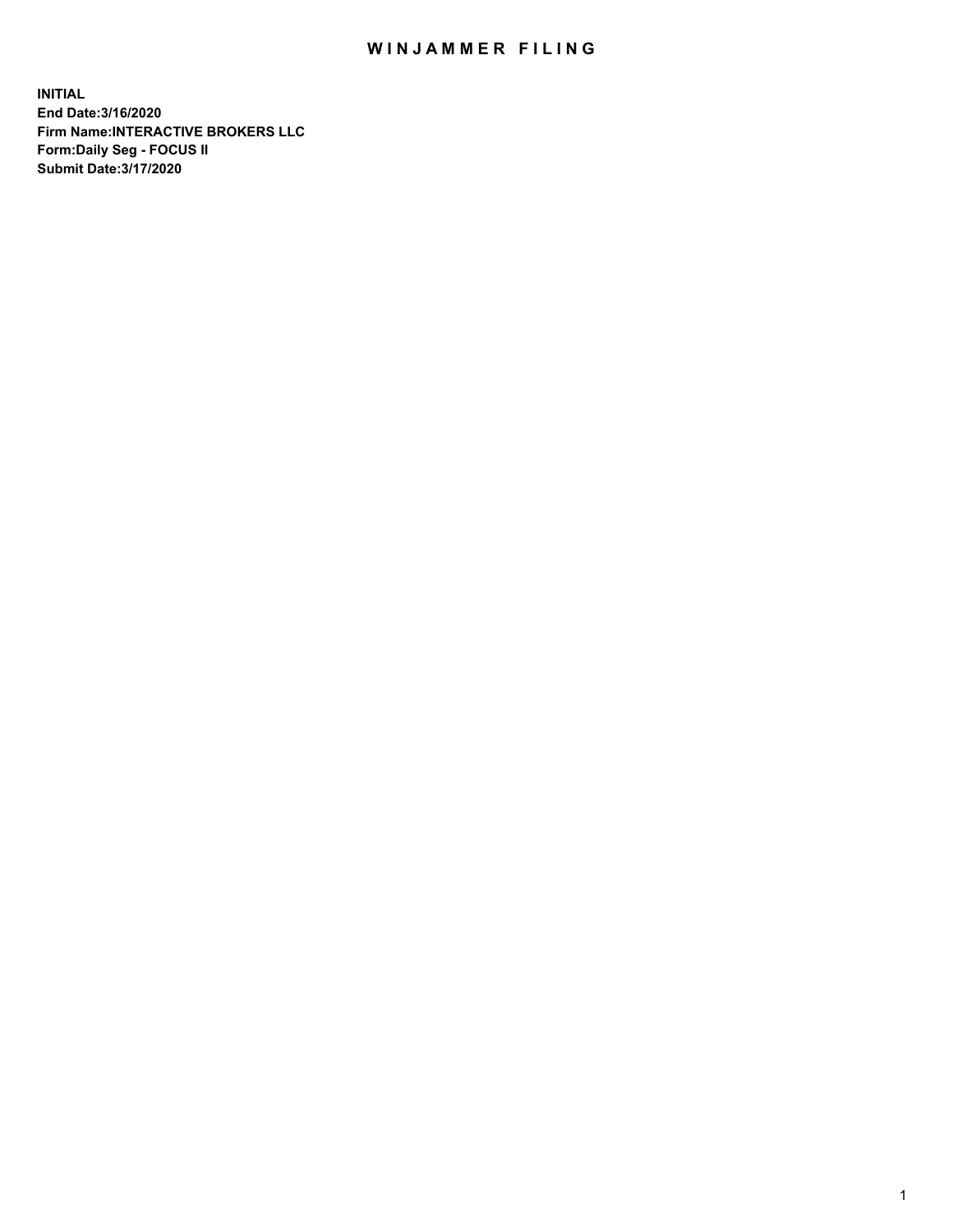**INITIAL End Date:3/16/2020 Firm Name:INTERACTIVE BROKERS LLC Form:Daily Seg - FOCUS II Submit Date:3/17/2020 Daily Segregation - Cover Page**

| Name of Company                                                                                                                                                                                                                                                                                                                | <b>INTERACTIVE BROKERS LLC</b>                                                                  |
|--------------------------------------------------------------------------------------------------------------------------------------------------------------------------------------------------------------------------------------------------------------------------------------------------------------------------------|-------------------------------------------------------------------------------------------------|
| <b>Contact Name</b>                                                                                                                                                                                                                                                                                                            | <b>James Menicucci</b>                                                                          |
| <b>Contact Phone Number</b>                                                                                                                                                                                                                                                                                                    | 203-618-8085                                                                                    |
| <b>Contact Email Address</b>                                                                                                                                                                                                                                                                                                   | jmenicucci@interactivebrokers.c<br><u>om</u>                                                    |
| FCM's Customer Segregated Funds Residual Interest Target (choose one):<br>a. Minimum dollar amount: ; or<br>b. Minimum percentage of customer segregated funds required:%; or<br>c. Dollar amount range between: and; or<br>d. Percentage range of customer segregated funds required between:% and%.                          | $\overline{\mathbf{0}}$<br>$\overline{\mathbf{0}}$<br>155,000,000 245,000,000<br>0 <sub>0</sub> |
| FCM's Customer Secured Amount Funds Residual Interest Target (choose one):<br>a. Minimum dollar amount: ; or<br>b. Minimum percentage of customer secured funds required:%; or<br>c. Dollar amount range between: and; or<br>d. Percentage range of customer secured funds required between:% and%.                            | $\overline{\mathbf{0}}$<br>$\overline{\mathbf{0}}$<br>80,000,000 120,000,000<br>0 <sub>0</sub>  |
| FCM's Cleared Swaps Customer Collateral Residual Interest Target (choose one):<br>a. Minimum dollar amount: ; or<br>b. Minimum percentage of cleared swaps customer collateral required:% ; or<br>c. Dollar amount range between: and; or<br>d. Percentage range of cleared swaps customer collateral required between:% and%. | $\overline{\mathbf{0}}$<br>$\underline{\mathbf{0}}$<br>$\underline{0}$ $\underline{0}$<br>00    |

Attach supporting documents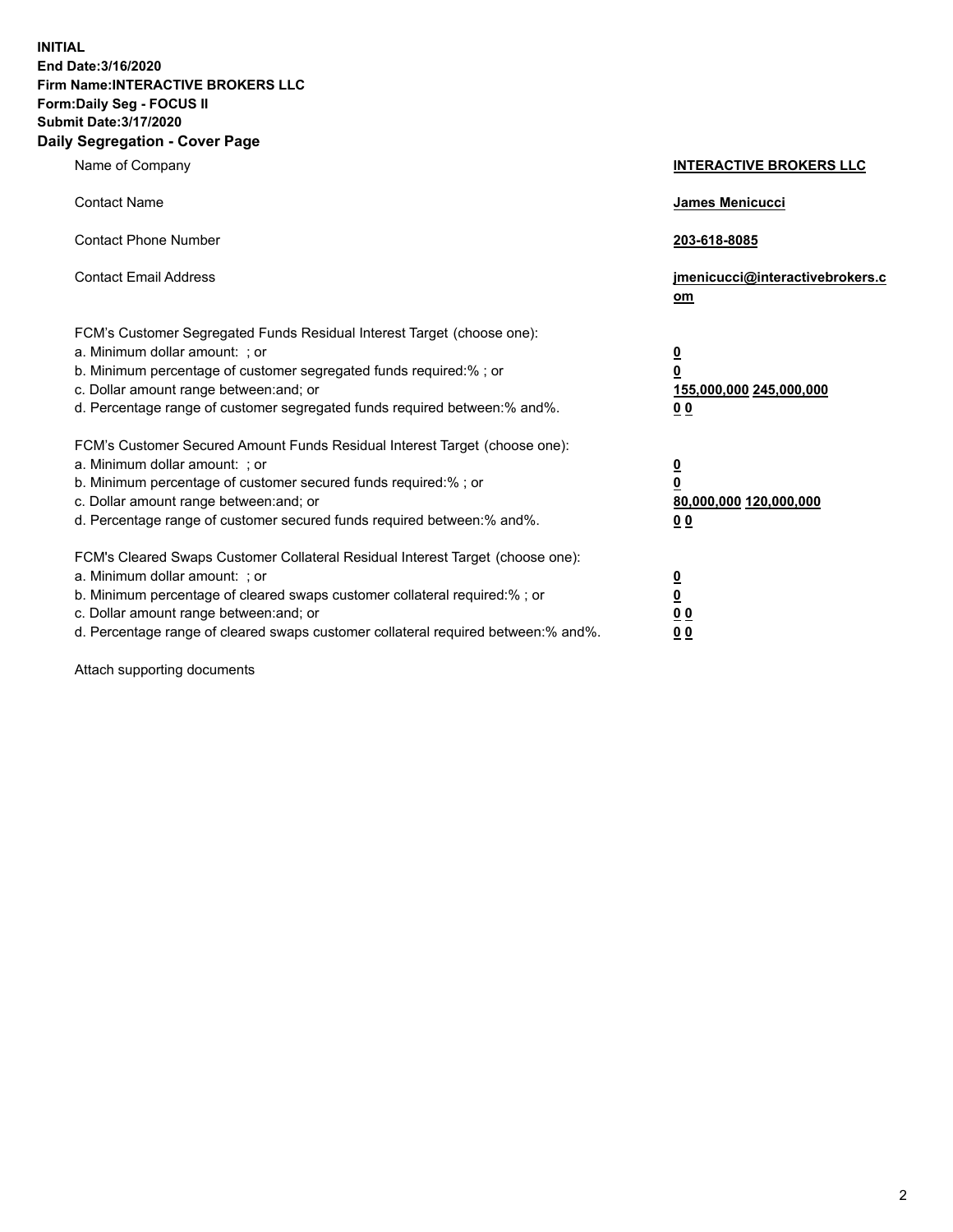**INITIAL End Date:3/16/2020 Firm Name:INTERACTIVE BROKERS LLC Form:Daily Seg - FOCUS II Submit Date:3/17/2020 Daily Segregation - Secured Amounts**

|     | Daily Ocglegation - Occuled Anioants                                                                       |                                                 |
|-----|------------------------------------------------------------------------------------------------------------|-------------------------------------------------|
|     | Foreign Futures and Foreign Options Secured Amounts                                                        |                                                 |
|     | Amount required to be set aside pursuant to law, rule or regulation of a foreign                           | $0$ [7305]                                      |
|     | government or a rule of a self-regulatory organization authorized thereunder                               |                                                 |
| 1.  | Net ledger balance - Foreign Futures and Foreign Option Trading - All Customers                            |                                                 |
|     | A. Cash                                                                                                    | 520,336,254 [7315]                              |
|     | B. Securities (at market)                                                                                  | $0$ [7317]                                      |
| 2.  | Net unrealized profit (loss) in open futures contracts traded on a foreign board of trade                  | -8,273,459 [7325]                               |
| 3.  | Exchange traded options                                                                                    |                                                 |
|     | a. Market value of open option contracts purchased on a foreign board of trade                             | 106,396 [7335]                                  |
|     | b. Market value of open contracts granted (sold) on a foreign board of trade                               | -197,743 [7337]                                 |
| 4.  | Net equity (deficit) (add lines 1. 2. and 3.)                                                              | 511,971,448 [7345]                              |
| 5.  | Account liquidating to a deficit and account with a debit balances - gross amount                          | 23,121 [7351]                                   |
|     | Less: amount offset by customer owned securities                                                           | 0 [7352] 23,121 [7354]                          |
| 6.  | Amount required to be set aside as the secured amount - Net Liquidating Equity                             | 511,994,569 [7355]                              |
|     | Method (add lines 4 and 5)                                                                                 |                                                 |
| 7.  | Greater of amount required to be set aside pursuant to foreign jurisdiction (above) or line                | 511,994,569 [7360]                              |
|     | 6.                                                                                                         |                                                 |
|     | FUNDS DEPOSITED IN SEPARATE REGULATION 30.7 ACCOUNTS                                                       |                                                 |
| 1.  | Cash in banks                                                                                              |                                                 |
|     | A. Banks located in the United States                                                                      | 92,990,946 [7500]                               |
|     | B. Other banks qualified under Regulation 30.7                                                             | 0 [7520] 92,990,946 [7530]                      |
| 2.  | Securities                                                                                                 |                                                 |
|     | A. In safekeeping with banks located in the United States                                                  | 448,447,012 [7540]                              |
|     | B. In safekeeping with other banks qualified under Regulation 30.7                                         | 0 [7560] 448,447,012 [7570]                     |
| 3.  | Equities with registered futures commission merchants                                                      |                                                 |
|     | A. Cash                                                                                                    | $0$ [7580]                                      |
|     | <b>B.</b> Securities                                                                                       | $0$ [7590]                                      |
|     | C. Unrealized gain (loss) on open futures contracts                                                        | $0$ [7600]                                      |
|     | D. Value of long option contracts                                                                          | $0$ [7610]                                      |
|     | E. Value of short option contracts                                                                         | 0 [7615] 0 [7620]                               |
| 4.  | Amounts held by clearing organizations of foreign boards of trade                                          |                                                 |
|     | A. Cash                                                                                                    | $0$ [7640]                                      |
|     | <b>B.</b> Securities                                                                                       | $0$ [7650]                                      |
|     | C. Amount due to (from) clearing organization - daily variation                                            | $0$ [7660]                                      |
|     | D. Value of long option contracts                                                                          | $0$ [7670]                                      |
|     | E. Value of short option contracts                                                                         | 0 [7675] 0 [7680]                               |
| 5.  | Amounts held by members of foreign boards of trade                                                         |                                                 |
|     | A. Cash                                                                                                    | 85,160,093 [7700]                               |
|     | <b>B.</b> Securities                                                                                       | $0$ [7710]                                      |
|     | C. Unrealized gain (loss) on open futures contracts                                                        | 24,114,088 [7720]                               |
|     | D. Value of long option contracts                                                                          | 106,396 [7730]                                  |
|     | E. Value of short option contracts                                                                         | <mark>-197,743</mark> [7735] 109,182,834 [7740] |
| 6.  | Amounts with other depositories designated by a foreign board of trade                                     | 0 [7760]                                        |
| 7.  | Segregated funds on hand                                                                                   | $0$ [7765]                                      |
| 8.  | Total funds in separate section 30.7 accounts                                                              | 650,620,792 [7770]                              |
| 9.  | Excess (deficiency) Set Aside for Secured Amount (subtract line 7 Secured Statement<br>Page 1 from Line 8) | 138,626,223 [7380]                              |
| 10. | Management Target Amount for Excess funds in separate section 30.7 accounts                                | 80,000,000 [7780]                               |
| 11. | Excess (deficiency) funds in separate 30.7 accounts over (under) Management Target                         | 58,626,223 [7785]                               |
|     |                                                                                                            |                                                 |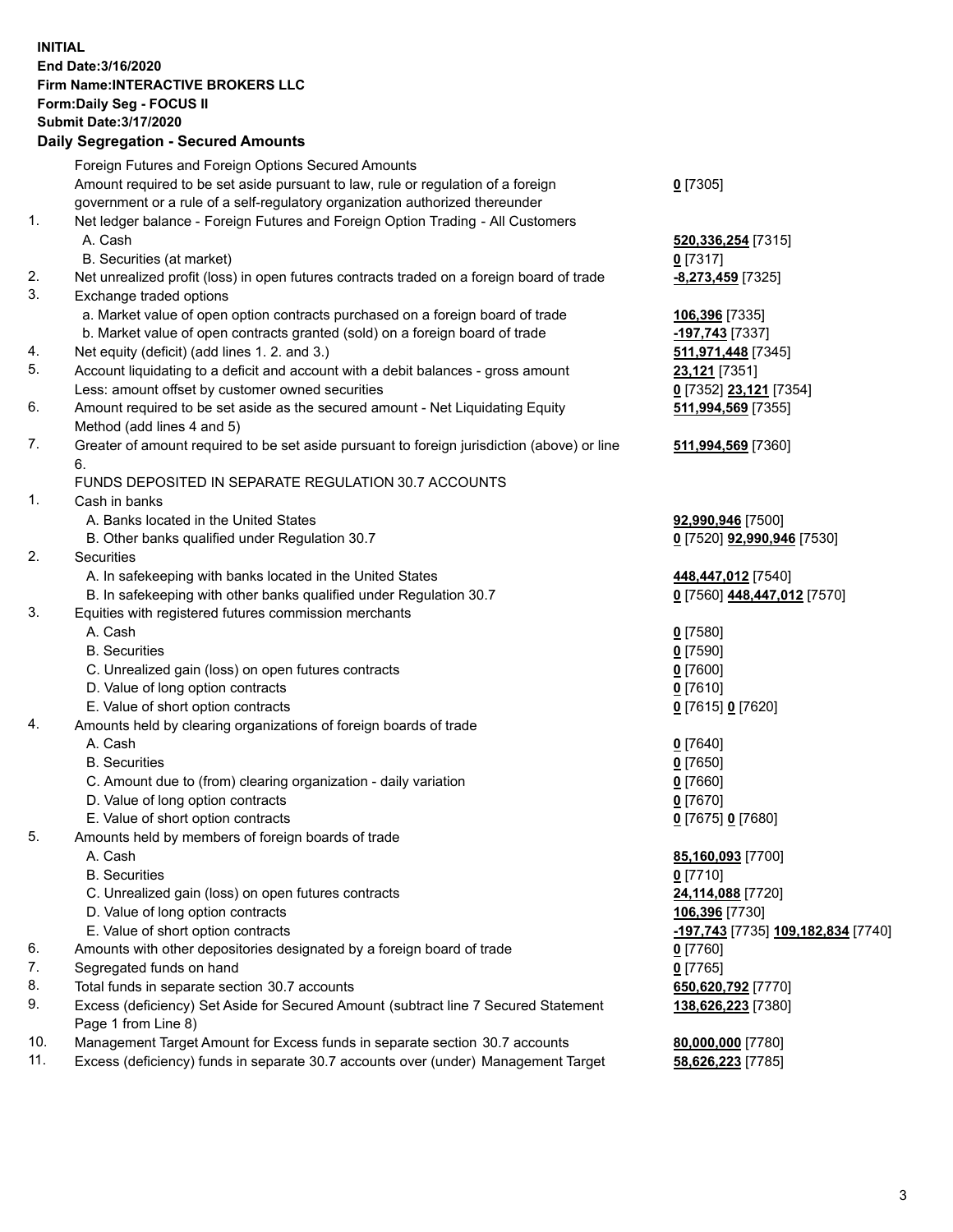**INITIAL End Date:3/16/2020 Firm Name:INTERACTIVE BROKERS LLC Form:Daily Seg - FOCUS II Submit Date:3/17/2020 Daily Segregation - Segregation Statement** SEGREGATION REQUIREMENTS(Section 4d(2) of the CEAct) 1. Net ledger balance A. Cash **5,290,109,139** [7010] B. Securities (at market) **0** [7020] 2. Net unrealized profit (loss) in open futures contracts traded on a contract market **16,254,808** [7030] 3. Exchange traded options A. Add market value of open option contracts purchased on a contract market **934,721,410** [7032] B. Deduct market value of open option contracts granted (sold) on a contract market **-1,072,077,661** [7033] 4. Net equity (deficit) (add lines 1, 2 and 3) **5,169,007,696** [7040] 5. Accounts liquidating to a deficit and accounts with debit balances - gross amount **5,340,976** [7045] Less: amount offset by customer securities **0** [7047] **5,340,976** [7050] 6. Amount required to be segregated (add lines 4 and 5) **5,174,348,672** [7060] FUNDS IN SEGREGATED ACCOUNTS 7. Deposited in segregated funds bank accounts A. Cash **2,165,580,594** [7070] B. Securities representing investments of customers' funds (at market) **1,790,297,420** [7080] C. Securities held for particular customers or option customers in lieu of cash (at market) **0** [7090] 8. Margins on deposit with derivatives clearing organizations of contract markets A. Cash **9,485,049** [7100] B. Securities representing investments of customers' funds (at market) **1,485,510,725** [7110] C. Securities held for particular customers or option customers in lieu of cash (at market) **0** [7120] 9. Net settlement from (to) derivatives clearing organizations of contract markets **51,079,852** [7130] 10. Exchange traded options A. Value of open long option contracts **949,853,829** [7132] B. Value of open short option contracts **-1,087,209,844** [7133] 11. Net equities with other FCMs A. Net liquidating equity **0** [7140] B. Securities representing investments of customers' funds (at market) **0** [7160] C. Securities held for particular customers or option customers in lieu of cash (at market) **0** [7170] 12. Segregated funds on hand **0** [7150] 13. Total amount in segregation (add lines 7 through 12) **5,364,597,625** [7180] 14. Excess (deficiency) funds in segregation (subtract line 6 from line 13) **190,248,953** [7190] 15. Management Target Amount for Excess funds in segregation **155,000,000** [7194]

16. Excess (deficiency) funds in segregation over (under) Management Target Amount Excess

**35,248,953** [7198]